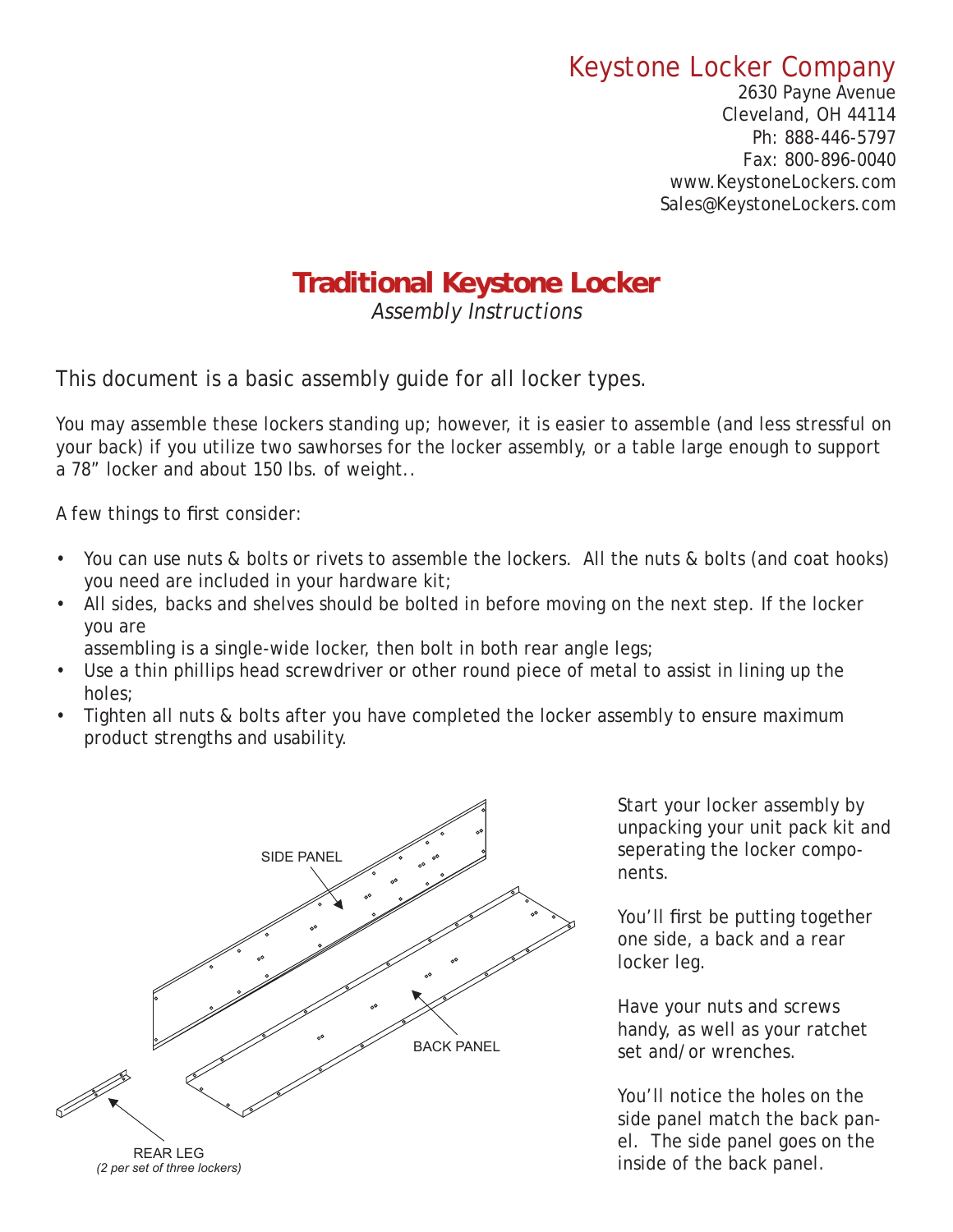



Attach the back and side panel.

Bolt the rear leg after attaching the two panels.

Hint: Do not tightly fasten the nuts and bolts at first. Put the side and back together and get all the screws and nuts on, then tighten them.

Next step is attaching the top, bottom and hat shelves. The flat top shelf and the bottom are the same; the hat shelf has a flat lip coming down on the front of it.

After securing the three shelves, attach the coat hooks.

Next you'll be laying down another back panel and essentially repeating what you've done so far.

Lay down another back panel to the right of the unit. Place and attach nuts and bolts to the holes with the exception of those holes which will be needed for the shelves.

Again, wait until you have all the nuts and bolts in place before you tighten them snugly.

If the holes aren't lining up tight, use a thin phillips head screwdriver to adjust the backs and sides so the holes line up.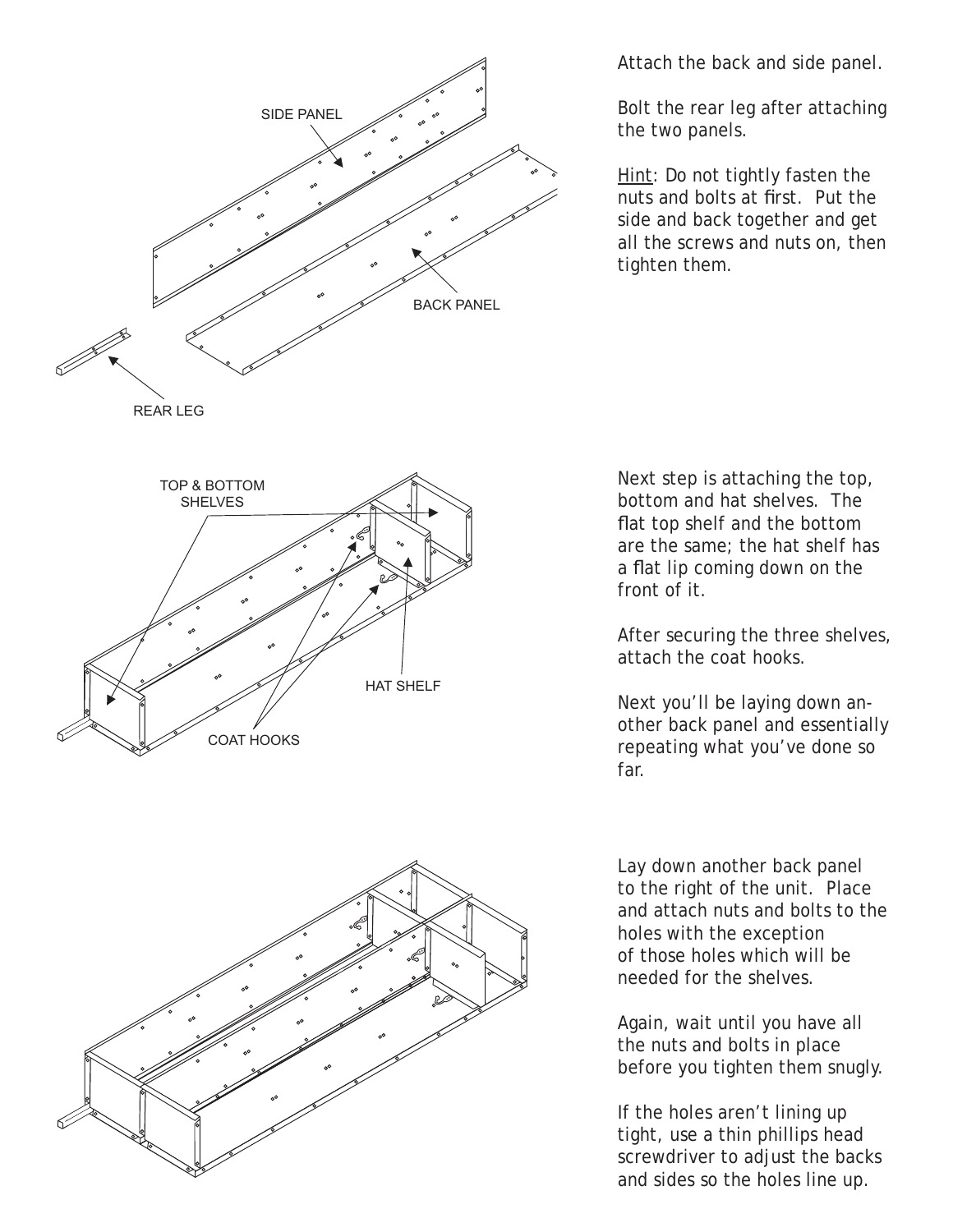

Repeat the process of attaching the three shelves, making sure the hat shelf with the flat front lip is positioned correctly.

You'll notice that you're not adding more legs (yet). This will come when you add the third unit.

Add the coat hooks as you did the previous unit.



Attach another side panel.

This set of three-wide locekers has a total of four sides--a left and right panel, and two shared side panels. This panel is the second shared panel.

After completing this step, lay down and attach another back panel.